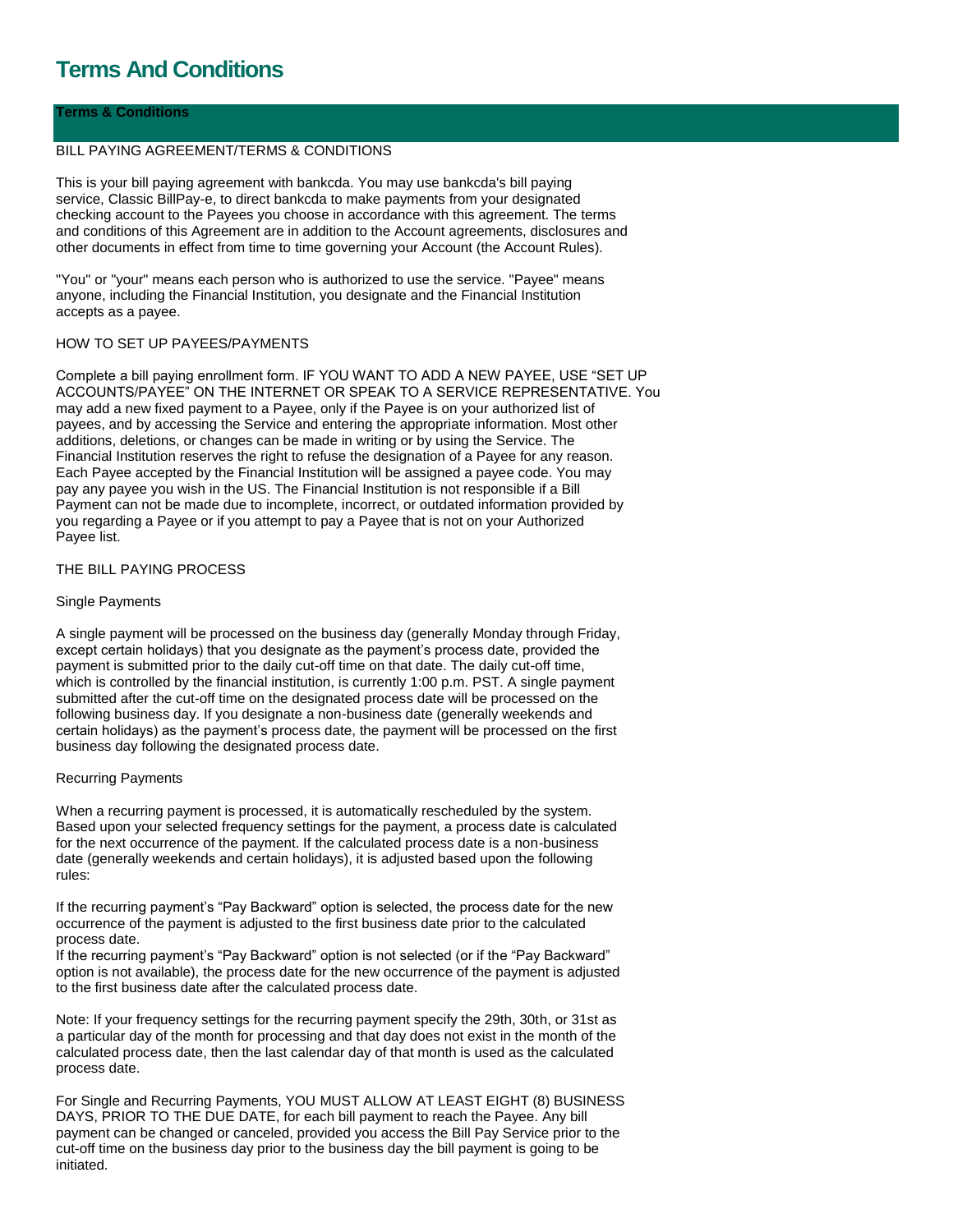You agree to have available and collected funds on deposit in the account you designate in amounts sufficient to pay for all bill payments requested, as well as, any other payment obligations you have to the Financial Institution. The Financial Institution reserves the right, without liability, to reject or reverse a bill payment if you fail to comply with this requirement or any other terms of this agreement. If you do not have sufficient funds in the Account and the Financial Institution has not exercised its right to reverse or reject a bill payment, you agree to pay for such payment obligations on demand. You further agree the Financial Institution, at its option, may charge any of your accounts with the Financial Institution to cover such payment obligations.

The financial institution reserves the right to change the cut-off time. You will receive notice if it changes.

## LIABILITY

You are solely responsible for controlling the safekeeping of, and access to, your Personal Identification Number (PIN). You are liable for all transactions you make or that you authorize another person to make even if that person exceeds his or her authority. If you want to terminate another person's authority, you must notify the Financial Institution and arrange to change your PIN. You will be responsible for any Bill Payment request you make that contains an error or is a duplicate of another Bill Payment. The Financial Institution is not responsible for a Bill Payment that is not made if you did not properly follow the instructions for making a Bill Payment. The Financial Institution is not liable for any failure to make a Bill Payment if you fail to promptly notify the Financial Institution after you learn that you have not received credit from a Payee for a Bill Payment. The Financial Institution is not responsible for your acts or omissions or those of any other person, including, without limitation, any transmission or communications facility, and no such party shall be deemed to be the Financial Institution's agent. In any event, the Financial Institution will not be liable for any special, consequential, incidental, or punitive losses, damages, or expenses in connection with this Agreement or the Service, even if the Financial Institution has knowledge of the possibility of them. The Financial Institution is not liable for any act, failure to act or delay in acting if it is caused, in whole or in part, by any cause beyond the Financial Institution's reasonable control.

### Amendment and Termination

The Financial Institution has the right to change this Agreement at any time by notice mailed to you at the last address shown for the Account on the Financial Institution's records, by posting notice in branches of the Financial Institution, or as otherwise permitted by law.

The Financial Institution has the right to terminate this Agreement at any time. You may terminate this Agreement by written notice to the Financial Institution. The Financial Institution is not responsible for any fixed payment made before the Financial Institution has a reasonable opportunity to act on your termination notice. You remain obligated for any payments made by the Financial Institution on your behalf.

Fees – Additional Charges for Customer requested Services and Other Items

These charges will only be assessed if you request one or more of the services listed here. There will be NO Charge for any item if needed to correct a Financial Institution error.

Written Correspondence to Payee: \$10.00

Per proof of Payment not necessitated by a dispute: \$10.00

Payments returned due to customer error: \$5.00

Non-Sufficient Funds/Overdraft fee: \$27.00

Expedited Payment Fees will include:

Overnight Fee: \$14.95

2nd Day Fee: \$9.95

Reinstate Fee: \$50.00

Gift Pay Fees will include: